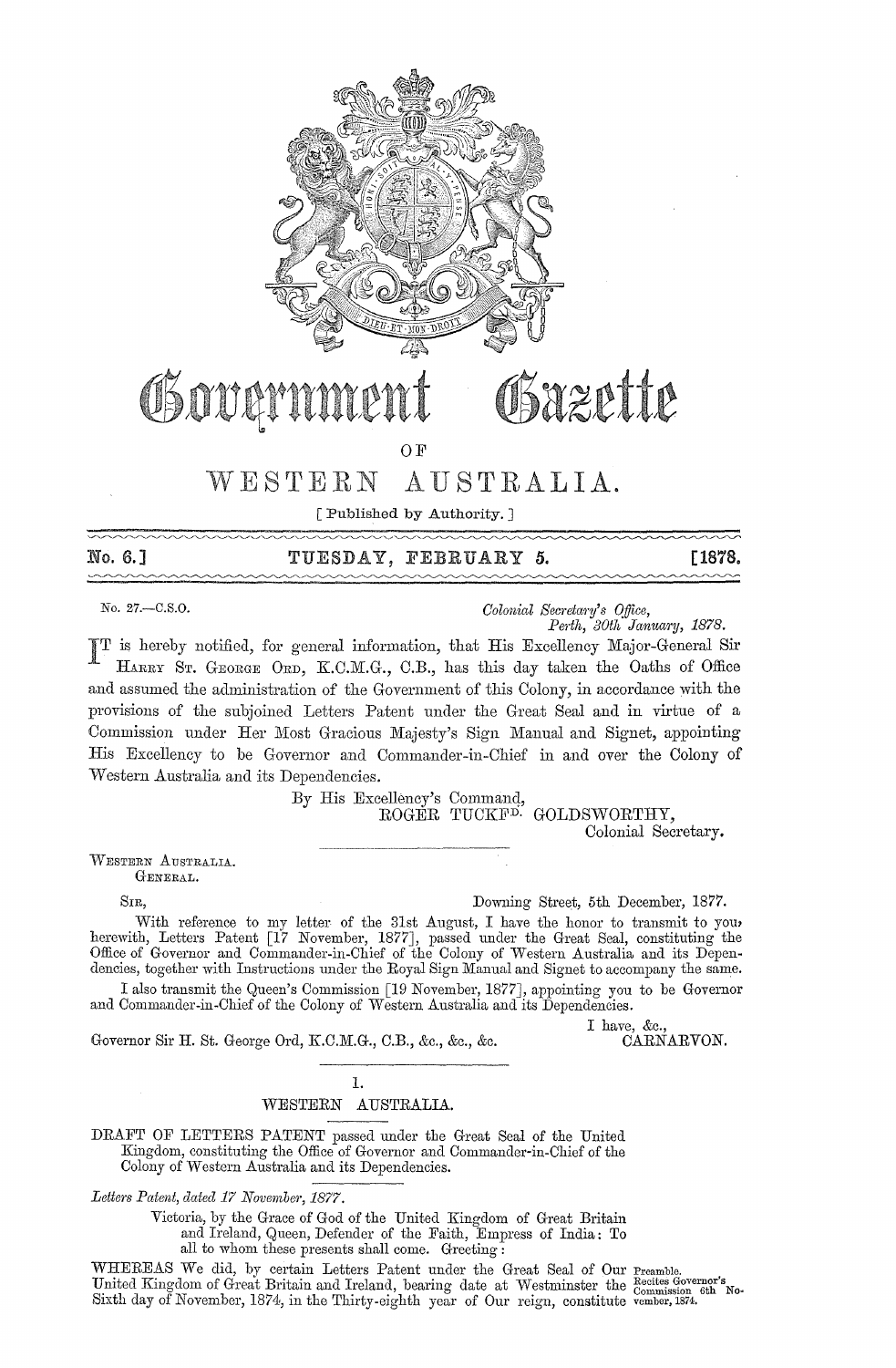and appoint Our trusty and well-beloved William Cleaver Francis Robinson, Esquire, Companion of Our Most Distinguished Order of Saint Michael and Saint George (now Sir William Cleaver Francis Robinson, Knight Commander of Our said Most Distinguished Order), to be for and during Our will and pleasure Our Governor and Commander-in-Chief in and over Our Colony of Western Australia and its Dependencies, extending from the parallel of thirteen degrees thirty Boundaries defined. minutes south latitude, to 'West Cape Howe in the parallel of thirty-fiye degrees eight minutes south latitude, and from the Hartogs Island, on the Western Coast, in longitude one hundred and twelve degrees fifty-two minutes to one hundred and twenty -nine degrees of east longitude, reckoning from the meridian of Greenwich, including all the islands adjacent in the Indian and Southern Oceans within the latitudes aforesaid of thirteen degrees thirty minutes south, and thirtyfive degrees eight minutes south, and within the longitudes aforesaid of one hundred and twelve degrees fifty-two minutes, and one hundred and twenty-nine degrees east from the said meridian of Greenwich: And whereas We are desirous of making effectual and permanent provision for the Office of Governor and Commander-in-Chief in and over Our said Colony of Western Australia and its Dependencies, without making new Letters Patent on each demise of the said Office: Now know ye that We have revoked and determined, and by these Revocation of Go- Presents do revoke and determine, the said recited Letters Patent, and every<br>vernor's Commission. clause, article, and thing therein contained: And further know ye, that We, of clause, article, and thing therein contained: And further know ye, that We, of our special grace, certain knowledge, and mere motion have thought fit to constitute, order, and declare, and do by these Presents constitute, order, and declare, that there shall be a Governor and Commander-in-chief (hereinafter called Qur said Governor) in and over Our Colony of Western Australia and its Dependencies Office of Governor said Governor) in and over Our Colony of Western Australia and that the person constituted. who shall fill the said Office of Governor shall be from time to time appointed by Commission under Our Sign Manual and Signet. And We do hereby authorize and command Our said Governor to do and execute in due manner all things that shall belong to his said command, and to the trust We have reposed in him, according to the several powers and authorities granted or appointed him by Governor's powers and virtue of these present Letters Patent and of such Commission as may be, issued Governor's powers and the but of shock present Letters I attend and of such Commission as may be issued authorities. may from time to time be given to him, under Our Sign Manual and Signet, or by Our Order in Our Privy Council, or by Us through One of Our Principal Secretaries of State, and to such Laws as are or shall hereafter be in force in Our said Colony.

> And We do hereby declare Our pleasure to be that for the purpose of advising Our said Governor there shall be for Our said Colony an Executive Council, which shall be composed of such persons and constituted in such manner as may be directed by the Instructions accompanying these Our Letters Patent or by any other Instructions which may from time to time be addressed to Our said Governor by Us under Our Sign Manual and Signet, and all such persons shall hold their places in Our said Council at Our pleasure.

> Ill. And We do hereby authorize and empower Our said Governor to keep and use the Public Seal of Our said Colony for sealing all things whatsoever that shall pass the said Public Seal.

> IV. And We do further authorize and empower Our said Governor to make and execute in Our name and on Our behalf, under the said Public Seal, grants and dispositions of any lands which may be lawfully granted or disposed of by Us within Our said Colony: Provided that every such grant or disposition be made in conformity either with some law in force in Our said Colony or with Instructions addressed to Our said Governor under Our Sign Manual and Signet, or through one of Our Principal Secretaries of State, or with such Regulations as are now in force or may be made by Our said Governor in that behalf, with the advice of Our said Executive Council, and duly published in Our said Colony.

And We do further authorize and empower Our said Governor to con-Appointment of stitute and appoint, in Our name and on Our behalf, all such Judges, Commissioners, Justices, &c. Justices of the Peace and other necessary Officers and Ministers of Our said Justices of the Peace, and other necessary Officers and Ministers of Our said Colony, as may be lawfully constituted or appointed by Us.

And We do further authorize and empower Our said Governor, as he shall see occasion, in Our name and on Our behalf, when any crime has been committed within Our said Colony, or for which the offender may be tried therein, to grant a pardon to any accomplice, not being the actual perpetrator of such crime, who shall give such information as shall lead to the conviction of the principal offender; and further, to grant to any offender convicted of any crime in any Court, or before any Judge, Justice, or Magistrate, within Our said Colony, a pardon, either free or subject to lawful conditions, or any respite of the execution pardon, either free or subject to lawful conditions, or any respite of the execution of the sentence of any such offender, for such period as to Our said Governor may Remission of fines. seem fit, and to remit any fines, penalties, or forfeitures, which may become due Froviso. Banishment and payable to Us. Provided always that Our said Governor shall in no case,<br>from Colony pro-<br>hibited. Delitical payable when the offence has been of a political nature, unaccompanied by any<br>hibited. Del hibited. Exception. Political other grave crime, make it a condition of any pardon or remission of sentence that offences. Political the offender shall be banished from or shall absent himself from Our said Colony.

VII. And We do further authorize and empower Our said Governor, upon Suspension of Officers. sufficient cause to him appearing, to suspend from the exercise of his office within Our said Colony any person exercising any such office under or by virtue of any

**Executive Council,**  Constitution of.

Public Seal.

Grants of Land.

Pardon power.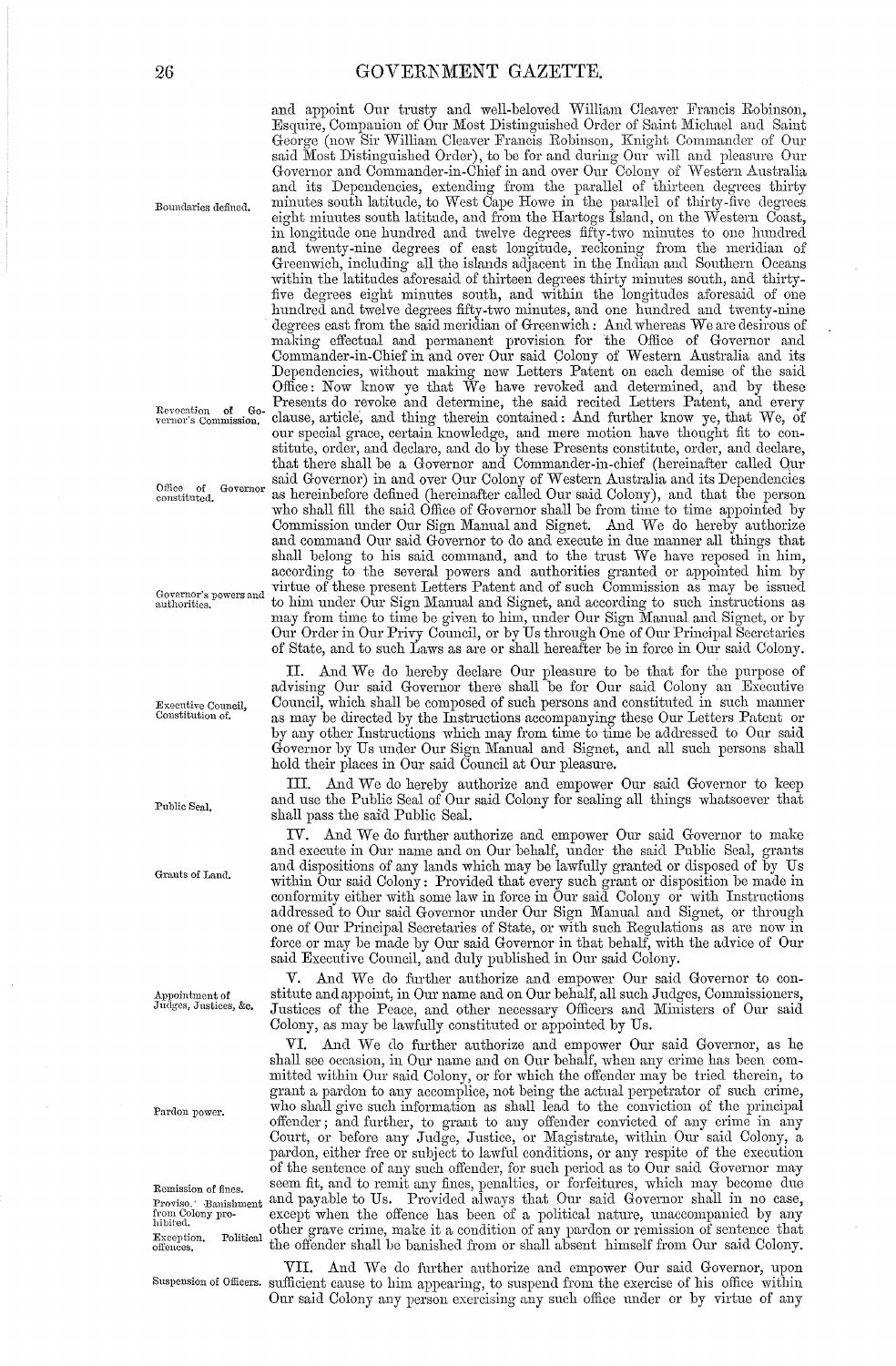Commission or Warrant granted or to be granted by Us in Our name or under Our authority; which suspension shall continue and have effect only until Our pleasure therein shall be made known and signified to Our said Governor. And We do hereby strictly require and enjoin him in proceeding to any such suspension, to observe the directions in that behalf given to him by Our Instructions accompanying these Our Letters Patent.

VIII. And whereas it may be necessary or expedient that Our said Governor should absent himself occasionally for a short period from the seat of Government or from the Colony, whereby the affairs of Our said Colony might be exposed to detriment if there were no person on the spot authorized to exercise the powers and authorities by these Our Letters Patent granted to Our said Governor or some of them: Now We do hereby authorize and empower Our said Governor, in every such case as occasion shall require, by an Instrument under the Public Seal of Our said Colony, to constitute and appoint Our Lieutenant-Governor for the a Deputy during his<br>time being of Our said Colony, or if there be no such Officer, then any other temporary absence<br>person to be his Deputy in O in that capacity to exercise, perform, and execute for and on behalf of Our said Governor during such absence but no longer, all such powers and authorities vested in Our said Governor, by these Our Letters Patent as shall in and by such Instrument be specified and limited but no others. Provided, nevertheless, that by the appointment of a Deputy as aforesaid, the power and authority of Our said Governor of Our said Colony, shall not be abridged, altered, or in any way affected, otherwise than We may at any time hereafter think proper to direct.

And We further declare Our pleasure to be and We do direct that Our said Governor shall with all due solemnity before entering on any of the duties of and Note that we are all the solution of Government on any or the duties of Publication of Government of Commission appointing him to be such Governor, to be read verticity commission. and published at the seat of Government, in the presence of the Chief Justice of Our said Colony or, failing him, the next superior Judge who can conveniently attend, and of the Members of the Executive Council thereof, which being done, Our said Governor shall then and there take before them the Oath of Allegiance Oaths to be taken by<br>Our said Governor shall then and there take before them the Oath of Allegiance Oaths to be taken by in the form provided by an Act passed in the Session holden in the thirty-first and thirty-second years of Our Reign intituled an Act to amend the Law relating Imperial Act 31 and 32 to Promissory Oaths; and likewise the usual Oath for the due execution of the Office of Our Governor of and over Our said Colony, and for the due and impartial administration of justice; which Oaths the said Chief Justice or Judge is hereby required to administer.

X. And We do hereby further authorize and empower Our said Governor to Summoning, prorogu-<br>exercise all powers lawfully belonging to Us in respect of the summoning, pro- Legislative body.<br>roguing, or dissolving any Legisl

Our said Colony, and in respect of the appointment of moment Care and Governor Power of granting  $XI$ . And We do by these Presents authorize and empower Our said Governor Power of granting within Our said Colony, to exerc

XII. And We do hereby declare Our pleasure to be that, in the event of the death, incapacity, removal, or absence of Our said Governor out of Our said vernment. Colony, all and every the powers and authorities herein granted to him shall be, until Our further pleasure is signified therein, vested in such person as may be appointed by Us under Our Sign Manual and Signet, to be Our Lieutenant-Lieutenant-Governor.<br>Governor of Our said Colony, or if there shall be no such Lieutenant-Governor, then in such person or persons as may be appointed by Us under Our Sign Manual Administrator. and Signet to administer the Government of the same; and in case there shall be no person or persons within Our said Colony so appointed by Us, then in the Senior Executive<br>Senior Member of Our said Executive Council who shall be resident in Our said Councillor to act as<br>Colony: Provided that no such Governor, or such other person or persons, until he or they shall have taken the proviso. Oaths of<br>Oaths appointed to be taken by the Governor of Our said Colony, and in the Office.<br>manner provided by these Letters Patent.

XIII. And We do hereby require and command all Our Officers and Ministers, Civil and Military, and all other the inhabitants of Our said Colony, to be obedient, aiding, and assisting unto Our said Governor, or, in the event of his death, Officers and others to incapacity, removal, or absence, to such person or persons as may, from time to Governor, &c. ment of Our said Colony.

XIV. And We do hereby reserve to Ourselves, Our heirs, and successors, full Power reserved to Her power and authority from time to time to revoke, alter, or amend these Our Majesty to revoke, Letters Patent as to Us or Them shall seem meet. Letters Patent as to Us or Them shall seem meet.

XV. And We do further direct and enjoin that these Our Letters Patent shall Publication of Letters be read and proclaimed at such place or places as Our said Governor shall think Patent. fit within Our said Colony.

- In witness whereof We have caused these Our Letters to be made Patent. Witness Ourself at Westminster, the Seventeenth day of November, in the Forty-first year of Our Reign.
- By Warrant under the Queen's Sign Manual.

C. ROMILLY.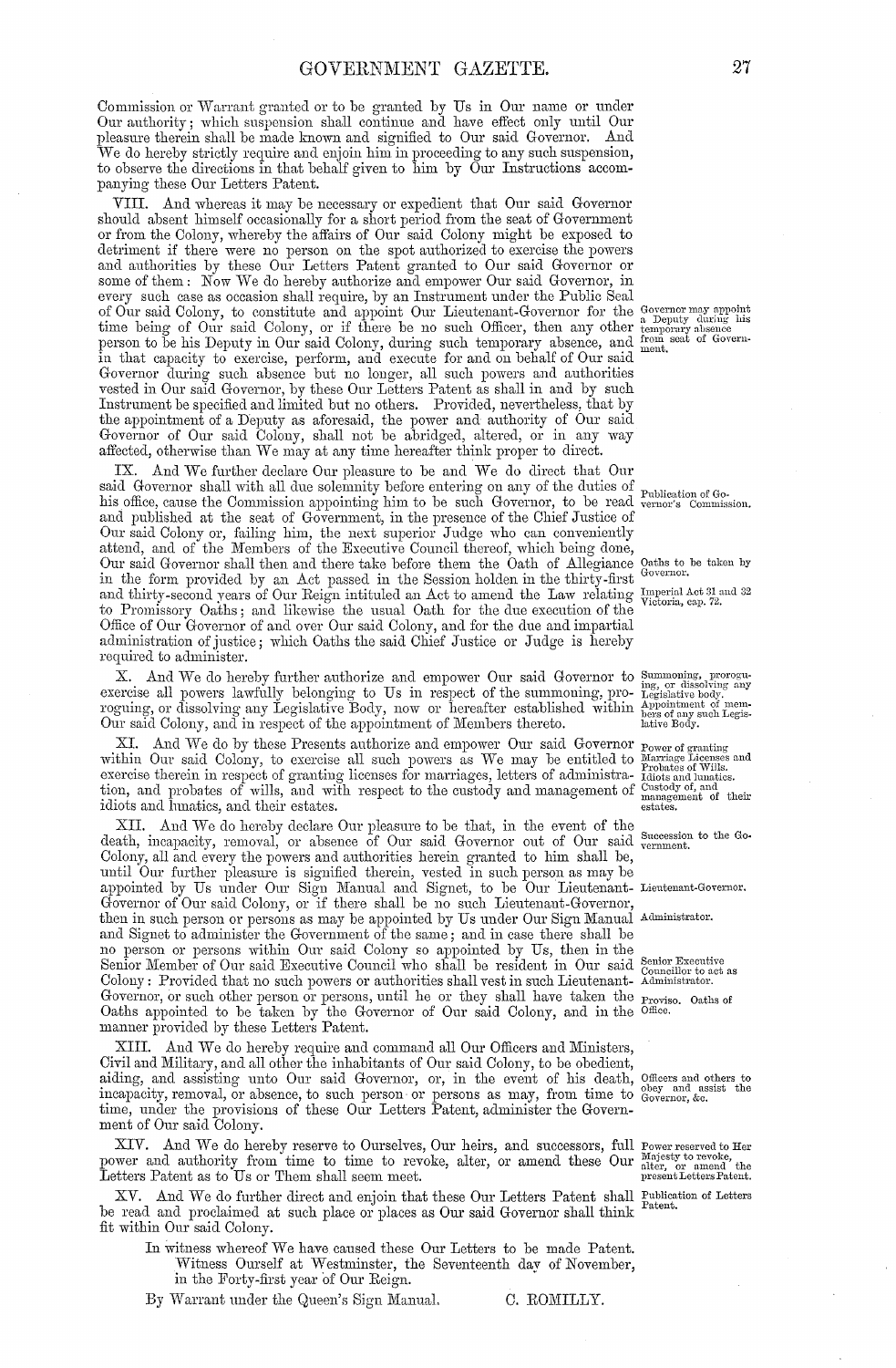### 3.

#### WESTERN AUSTRALIA.

DRAFT OF A COMMISSION passed under the Royal Sign Manual and Signet, appointing Major-General Sir Harry Saint George Ord, K.C.M.G., C.B., to be Governor and Commander-in-Chief of the Colony of Western Australia and its Dependencies.

*Dated 19th November, 1877.* VICTORIA R.

Victoria, by the Grace of God, of the United Kingdom of Great Britain and Ireland, Queen, Defender of the Faith, Empress of India : To Our Trusty and Well-beloved Major-General Sir Harry Saint George Ord, Knight Commander of Our Most Distinguished Order of Saint Michael and Saint George, Companion of Our Most Honorable<br>Order of the Bath. Greeting: Order of the Bath.

WE do by this Our Commission under Our Sign-Manual and Signet appoint you, Appointment of Sir H. WEI GO by this Our Commussion under Our Sign-Mandal and Signet appoint you,<br>St. George Ord, as the said Sir Harry Saint George Ord, until Our further pleasure shall be signified,<br>Governor, to be Our Governor and Commander-in-Chief in and over Our Colony of Western Australia and its Dependencies during Our will and pleasure, with all and singular the powers and authorities granted to the Governor of Our said Colony in Our<br>constituting the office Letters Patent under the Great Seal of Our United Kingdom of Great Britain and<br>of Governor. Ireland (constituting the Off Letters Patent under the Great Seal of Our United Kingdom of Great Britain and of Governor.<sup>11</sup> Ireland (constituting the Office of Governor), bearing date at Westminster, the Seventeenth day of November, 1877, in the Forty-first year of Our Reign, which said powers and authorities We do hereby authorize you to exercise and perform, according to such Orders and Instructions as Our said Governor for the time being hath already received or may hereafter receive from Us. And for so doing this shall be your Warrant.

II. And We do hereby command all and singular Our Officers, Ministers, and Officers, &c., to obey loving subjects in Our said Colony and its Dependencies, and all others whom it may concern, to take due notice hereof, and to give their ready obedience concern, to take due notice hereof, and to give their ready obedience accordingly.

> Given at Our Court at Balmoral, this Nineteenth day of November, 1877, in the Forty-first year of Our Reign.

No. 28.-C.S.O.

*Colonial Secretary's Office,* 

*Perth, 4th February, 1878.*<br> **HIS** Excellency the Governor has been<br>
pleased to appoint the following gentle-<br> **HISOCOPY ANDIA** pleased to appoint the following gentle- men to be Visitors at the Lunatic Asylum, Fremantle :-

J. G. SLADE, ESQ., J.P.

J. F. STONE, ESQ., J.P.

L. W. CLIFTON, EsQ., J.P.

By His Excellency's Command, ROGER TUCKFD. GOLDSWORTHY, Colonial Secretary.

No. 29,-0.S.0.

*Colonial Secretary's Office, Perth, 4th February, 1878.* 

IS Excellency the Governor, in Executive r Council, has been pleased to appoint SIR LUKE SAMUEL LEAKE, KNIGHT, to be a member of the Central Board of Education, *vice* Jas. G. Lee Steere, Esquire, resigned.

By His Excellency's Command, ROGER TUCKF<sup>D.</sup> GOLDSWORTHY, Colonial Secretary.

No.30.-0.S.0.

*Colonial Secretary's Office,* 

Perth, 4th February, 1878. IS Excellency The Governor, in accordance<br>with the provisions of the 38th Vict. No. 13, Sec. 6, entitled" The Transfer of Land Act," has been pleased to appoint PHILIP S. BRADY, ESQUIRE, to act as the Deputy of Francis Hastings Jauncey, Esquire (during the absence of this officer), in the office of Registrar of Titles.

By His Excellency's Command, ROGER TUCKFD. GOLDSWORTHY, Colonial Secretary. No. 31.-C.S.O.

*Colonictl Seaeta?'y's Ojjice,*  Perth, 4th February, 1878.

CARNARVON.

1"ENDERS (endorseel "Tenders for Jayes \_ Mail,") will be receivecl at this Office until noon of Wednesday, the 6th March, 1878, for the conveyance of a Mail between Bridgetown and Jayes, once a week, on horseback, for one, two, or three years.

By Her Majesty's Command,

The arrival and departure of the Mails will be subject to instructions from the Postmaster General, and liable to altemtion at any time during the year.

Two approved sureties will be required to join the Contractor in a guarantee for the due fulfilment of the duties contracted to be performed.

Special Forms of Tender, with conditions attached, may be had on application to the various Resident Magistrates, and at the General Post Office, Perth; and no Tender will be entertained unless rendered on the prescribed form.

The Government will reserve to themselves the right to terminate the Contract at any time by giving three months' notice.

The Government do not bind themselves to accept the lowest or any Tender.

Further information may be had on application to the Postmaster Geneml.

By His Excellency's Command,

ROGER TUCKFD. GOLDSWORTHY,

Colonial Secretary.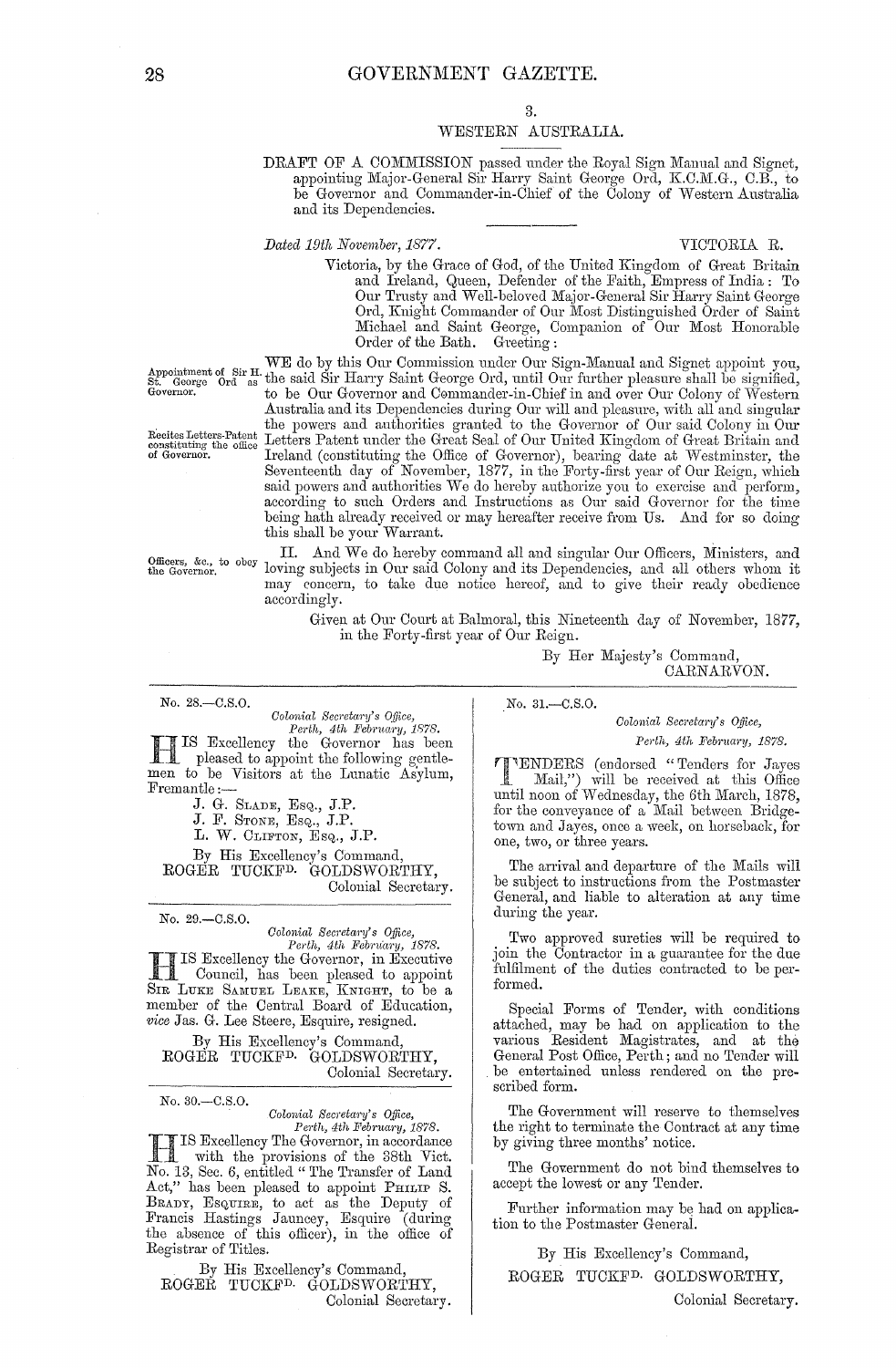No. 19.-C.S.O.

#### *Colonial Secretary's Office, Perth, 18th January, 1878.*

IS Excellency the Lieutenant-Governor, at the suggestion of the Secretary of State for the Colonies, and with the advice of the Executive Council, has been pleased to direct that the sum to be paid for the apprehension of Naval Deserters will, in future, be  $\pounds 5$ each, as in the other Australian Colonies.

By His Excellency's Command, ROGER TUCKFD. GOLDSWORTHY, Colonial Secretary.

No. 22.-C.S.O.

*Colonial Secretary's Office,* Perth, 22nd January, 1878.

HIS Excellency the Lieutenant-Governor has been pleased to sanction the following arrangements on the arrival and departure of the European Mails, and to notify the same for general information :-

On arrival at King George's Sound of the Mail from Europe, a Pendant, white and red, will be hoisted at the flag staff on the Town Hall, and kept flying (during daylight) until her departure.

On arrival at the Sound of the Mail for Europe, a blue Pendant will be hoisted in the same place, and kept flying until her departure.

On the arrival at the General Post Office, Perth, of the Mail from Europe or the Colonies, a square red flag will be hoisted at the Town Hall, and kept flying for three hours.

*By* His Excellency's Command, ROGER TUCKFD. GOIJDSWORTHY,

Colonial Secretary.

*Depw)"tmcnt of Public lVOI'ks, Perth, 28th January, 1878.* 

TIENDERS (endorsed "Tender for Bridge")<br>
and Culvert Timber,") will be received at<br>
this Office until poop of Tuesday, the 19th this Office until noon of Tuesday, the 12th February, from persons willing to supply and deliver at Champion Bay Jetty, for Railway<br>purposes ;—

3300 lineal feet of  $9'' \times 9''$  Jarrah.<br>8000  $\qquad \qquad$   $\qquad \qquad$   $\qquad \qquad$   $\qquad \qquad$   $\qquad \qquad$   $\qquad \qquad$   $\qquad \qquad$   $\qquad \qquad$   $\qquad \qquad$   $\qquad \qquad$   $\qquad \qquad$ 

Tenders to state the shortest time in which the whole of the above will be delivered.

The Government do not bind themselves to accept the lowest or any tender, and will require the guarantee of two responsible persons for the due performance of the Contract.

Forms of Tender may be had on application to the various Resident Magistrates, and at the Public Works' Office, Perth, where full particulars can be obtained.

No tender will be entertained unless on the prescribed form.

> JAS. H. THOMAS, Director of Public Works.

#### $Department of Public Works,$ *Perth, 28th January, 1878.*

**TTENDERS** (endorsed "Tender for Fencing,<br>
Gates, &c.,") will be received at this<br>
Office until poor of Thursday, the 98th Echm Office until noon of Thursday, the 28th February, from persons willing to supply and deliver, free on board a vessel in Gage's Roads, various Fencing, Gates, &c., required to enclose portion of Roebourne Government Reserve X. To be inspected prior to beiug put on board at Fremantle.

Tenders to state the shortest time in which the whole will be delivered.

The Government do not bind themselves to accept the lowest or any tender, and will require the guamntee of two responsible persons for the due performance of the Contract.

Forms of Tender may be had on application to the various Resident Magistmtes, and at the Public Works' Office, Perth, where Plans, Specifications, Conditions, and full particulars can be obtained.

No tender will be entertained unless on the prescribed form.

> JAS. H. THOMAS, Director of Public Works.

#### *Del'a,·t1nent of Ptlblic Works, Perth, 21st January, 1878.*

TENDERS (endorsed "Tender for Sappers' Quarters, Guildford,") will be received at this Office until noon of Thursday, the 21st February, from persons willing to perform certain altemtions to, and thoroughly repair the buildings at Guildford known as the old Sappers' Quarters.

Tenders to state the shortest time in which the work will be completed.

The Government do not bind themselves to accept the lowest or any tender, and will require the guarantee of two responsible persons for the due performance of the Contract.

Forms of Tender may be had on application to the various Resident Magistrates, and at the Public Works' Office, Perth; where Plans, Specifications, Conditions, and full particulars can also be obtained.

No tender will be entertained unless on the prescribed form.

> JAS. H. THOMAS, Director of Public Works.



#### £50 REWARD!

THE above Sum will be paid to anyone<br>giving such information as will load to giving such information as will lead to the conviction of the person or persons who, on or about the 22nd of October, placed some stones on the Rails near the 16th mile of the Geraldton and Northampton Railway.

By Order of His Honor the Administrator,

J. H. THOMAS,

Director of Public Works. Perth, 31st October, 1877.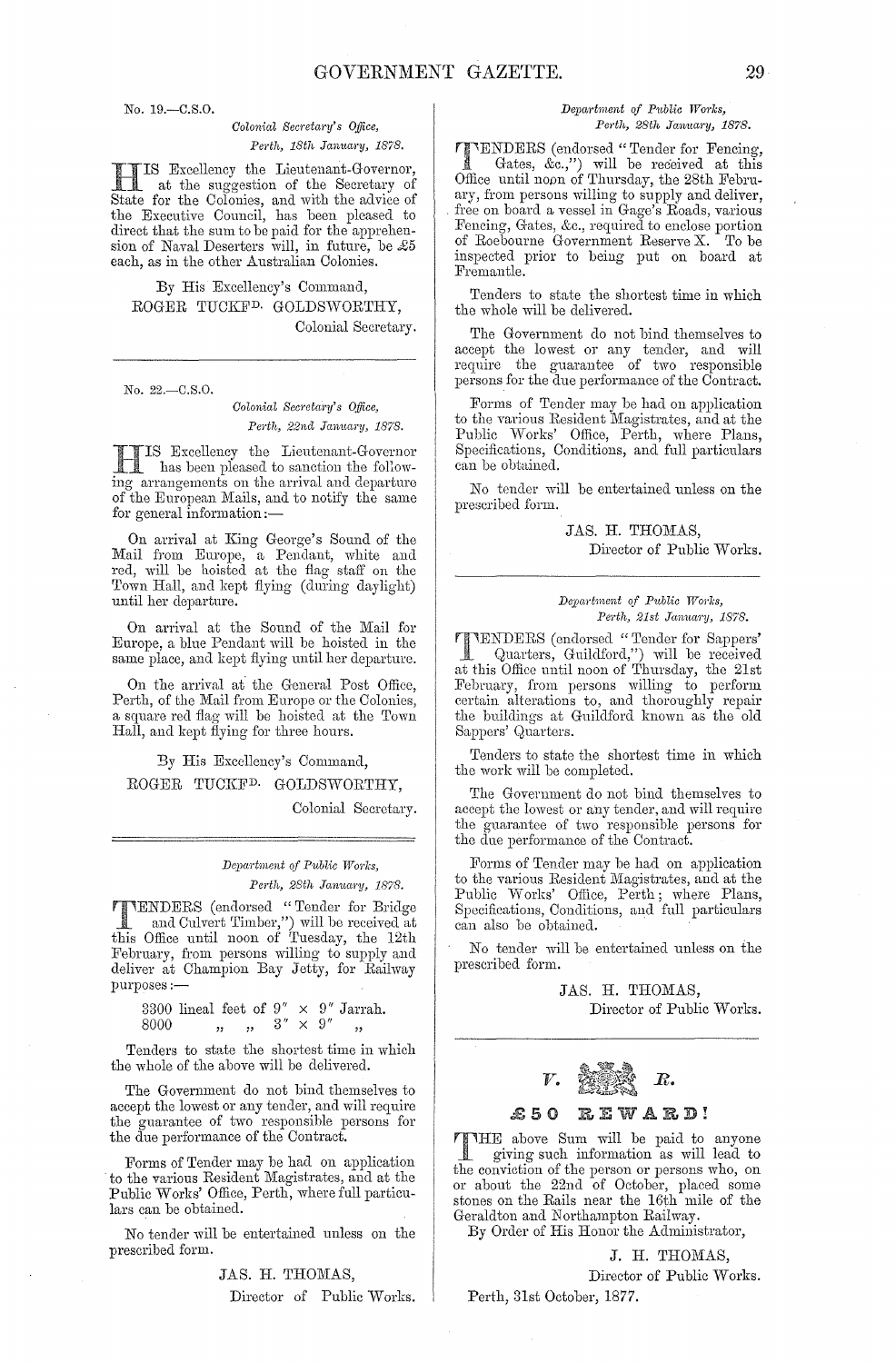#### Crown Lands' Office, Perth, 21st January, 1878.

IS Excellency the Lieutenant-Governor has been pleased, on the recommendation of the Commissioner of Crown Lands, to set apart as Public Reserves the land described in the Schedule below, for the purposes therein set forth :-

| RESERVES. |  |  |  |  |  |  |  |  |  |
|-----------|--|--|--|--|--|--|--|--|--|
|-----------|--|--|--|--|--|--|--|--|--|

| Recorded<br>Number. |                       | Content.<br>A. R. P. | Description of Boundaries.                                                                                                                                                                                                                                                                                                                                                                                                                                   | Purpose for which made.                 |          |
|---------------------|-----------------------|----------------------|--------------------------------------------------------------------------------------------------------------------------------------------------------------------------------------------------------------------------------------------------------------------------------------------------------------------------------------------------------------------------------------------------------------------------------------------------------------|-----------------------------------------|----------|
| $277$ $\Lambda$     |                       | 4 0 0                | Bounded on the North by 6 chains of Shenton Street.<br>and on the East by six chains 66 links of Gregory Street;<br>the opposite boundaries being parallel and equal, and<br>measurements more or less.                                                                                                                                                                                                                                                      | Agricultural<br>$\rm For$<br>Geraldton. | Society, |
| 287 A               | $100 \quad 0 \quad 0$ |                      | Bounded by lines extending West 47 chains from the<br>Western side of the road from Perth to Wandering,<br>passing along the North boundary of Reserve No. 79 A;<br>on the West by a North line of 25 chains; on the North<br>by an East line of 33 chains to a spot on the West side of<br>said road about 45 chains 52 links South-south-east from<br>the 75-mile tree; and on the North-east by the aforesaid<br>West side of road to the starting point. | General<br>purposes,<br>District.       | Avon     |

## JOHN FORREST,

pro Commissioner of Crown Lands.

No. 9.-C.S.O.

#### Colonial Secretary's Office, Perth, 4th January, 1878.

IS Excellency the Lieutenant-Governor directs it to be notified that Candidates for employment in the Public Service of this Colony must make application on Printed<br>Forms, which can be obtained from this Office.

#### By His Excellency's Command, ROGER TUCKF<sup>D.</sup> GOLDSWORTHY, Colonial Secretary.

#### Crown Lands' Office, Perth, January 2nd, 1878.

**DETURN** of Applications to Purchase<br>Crown Lands approved during December,  $1877: -$ 

| No.               | Applicants.                                                                     | Acres.               | PURCHASE<br>MONEY.              |
|-------------------|---------------------------------------------------------------------------------|----------------------|---------------------------------|
| 967               | Avon.<br>Samuel E. Burges                                                       | 56                   | £<br>d.<br>s.<br>28.<br>0<br>0  |
| 91                | CANNING.<br>Anne Campbell $*$                                                   | 10                   | $5 \quad 0$<br>$\Omega$         |
| 508<br>510<br>516 | MELBOURNE.<br>Rosendo Salvado<br>Walter Padbury<br>$Do.$ $\dagger$<br>$\ddotsc$ | 64<br>100<br>$100\,$ | 32.<br>0.<br>0<br>50.<br>0<br>0 |
| 785               | Swan.<br>Henry Gibbs                                                            | 40                   | 20<br>0                         |
| 1151              | VICTORIA.<br>John Williams                                                      | 40                   | 20<br>0                         |

#### \* Clause 43. + Clause 44.

MALCOLM FRASER,

Commissioner of Crown Lands.

#### Crown Lands' Office, Perth, 26th January, 1878.

**TTHE** areas of land hereinafter described, the boundaries of which as applied for have been more particularly shown and set forth in<br>the records and plans belonging to this office,<br>are hereby laid out and defined in accordance with the provisions of number thirty-seven and forty-three of the Land Regulations now in  $force:$ 

| Recorded<br>Number. | Content<br>in Acres. | District.         | Name of Applicant. |
|---------------------|----------------------|-------------------|--------------------|
| 1154                | 120                  | Victoria          | Lock. C. Burges    |
| 1182                | 175                  | $\mathcal{D}_{0}$ | Thos. Downes       |
| 1223                | 140                  | Melbourne         | Ewen Mackintosh    |
| 1224                | 100                  | Do.               | Do.                |

JOHN FORREST, pro Commisioner of Crown Lands.

#### Estate of Denis Regan, deceased.

In the matter of the Estate of Denis Regan, an Intestate, deceased.

ALL DEBTS due to this Estate must be paid at once, and all CLAIMS sent in to the under-<br>signed without delay.

#### ROWLEY C. LOFTIE,

Registrar and Master of the Supreme Court, Administrator of the Estate. January 7th, 1878.

Estate of John Taylor, deceased.

In the matter of the Estate of John Taylor, late of Northampton, deceased, an Intestate.

ALL DEBTS due to this Estate must be paid at once, and all CLAIMS sent in to the under-signed without delay.

#### ROWLEY C. LOFTIE,

Registrar and Master of the Supreme Court, Administrator of the Estate.

Supreme Court Office, January 7, 1878.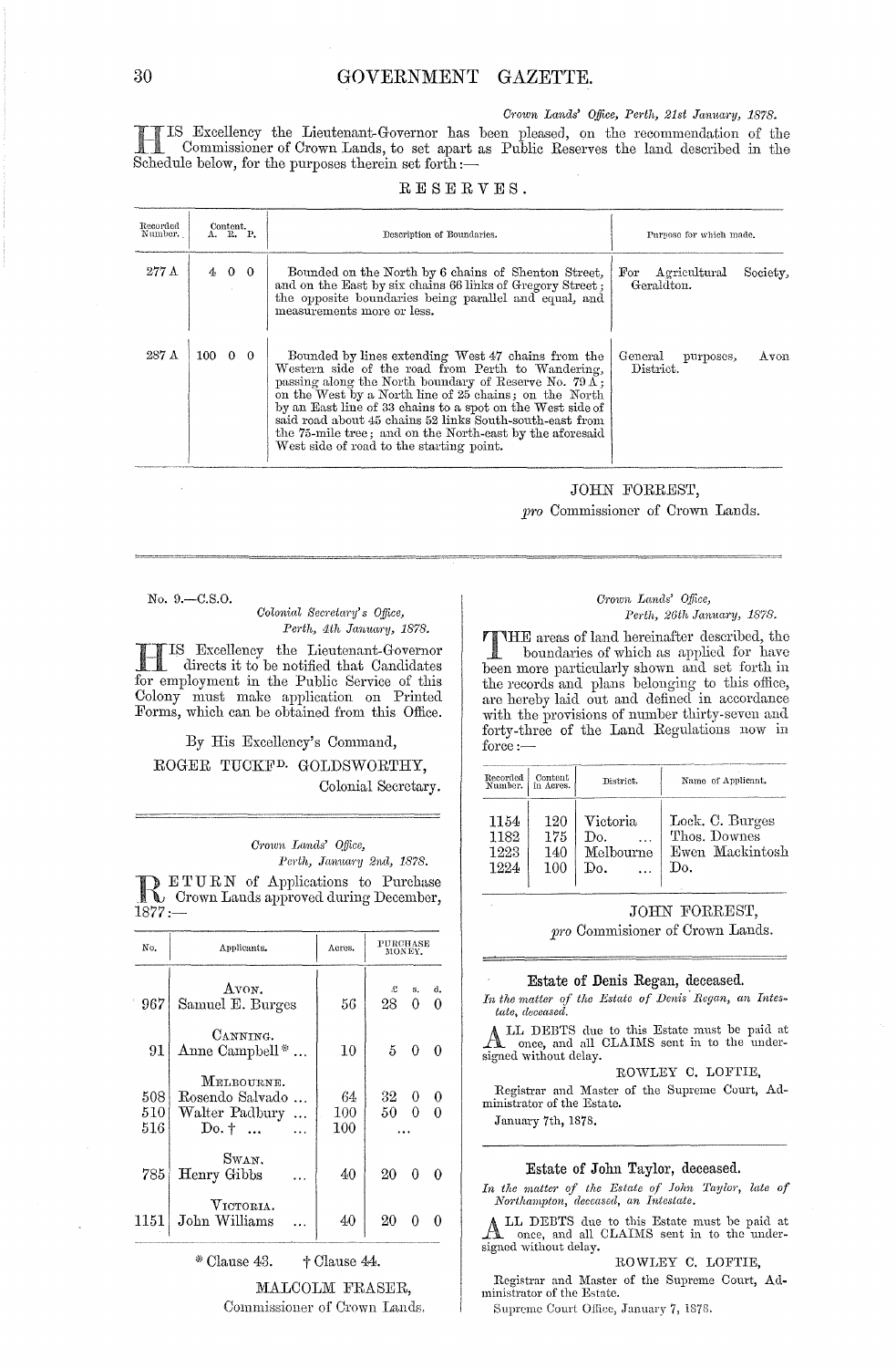#### GOVERNMENT GAZETTE. 31

## LAND SALES.

*Crown Lands' Office, Perth, 5th February, 1878.* 

II E undermentioned Allotment of Land will be offered for Sale, at Public Auction, on the date and at the place specified in the Schedule below, at one o'clock, p.m.

SCHEDULE.

| D ate of Sale.  | Place of Sale.    | Description of Lot.   | Number of Lot.                               | Quantity.<br>p.<br>r.<br>a.                    | Upset Price. |
|-----------------|-------------------|-----------------------|----------------------------------------------|------------------------------------------------|--------------|
| 1878.<br>Feb. 6 | Bunbury<br>$\sim$ | Bunbury<br>$\sim 100$ | $\ldots$ Town 109 $\ldots$ $\ldots$ $\ldots$ | $0 \quad 1 \quad 0 \mid \pounds 7 \quad 10$ s. |              |

MALCOLM FRASER, Commissioner of Crown Lands.

#### NOTIOE.

#### *Geneml Post Office, Perth, 28th Janncwy, 1878.*

NOTICE is hereby given, for the inform-<br>ation of the wall. ation of the public, that in futme the Telegraph Offices throughout the Colony will be opened on Sundays between 8 and 8.30 a.m., as well as from 3 to 3'30 p.m., as heretofore.

When either English or Colonial Mail is expected at Albany, that station (only) will communicate with Perth on Sundays, in addition to the hours named, at 12'30 and 8 p.m.

Messages tendered for Sunday transmission will be subject to the same restrictions as are at present observed, and charged for at double the ordinary rates.

A. HELMICH,

Postmaster -General, and General Superintendent of Telegraphs.

#### CONVICT DEPARTMENT.

*Superintendent's Office, Fremantle, 2nd February, 1878.*  CONDITIONAL Release has been issued

to the undermentioned Convict :-

Reg. No. 8004 John Gamer

A CERTIFICATE of Freedom has been issued to the undermentioned convict, whose sentence has expired :-

Reg. No. 7897 Samuel Wignall

HIS Excellency the Governor has been pleased to revoke the Tickets-of-Leave of the undermentioned Convicts :-

Reg. No. 5666 William Watkins

- 6630 William Janes
- رو<br>وو 7416 Thomas Gorman
- " 8234 Christopher Calvert
- "<br>.. "<br>.. 8725 William Thompson
- " 9181 Henry Harding

THE undermentioned man is requested to communicate with this Office:-

Reg. No. 6987, Robert Cave, who received a Certificate of Freedom on 9th January, 1877.  $Video \frac{13123}{14}.$ 

> JOHN F. STONE, Superintendent.

#### MAIL NOTIOE.

#### *Geneml Post Office,*

Perth, 1st February, 1878.

M AILS for transmission by Coasting<br>
Mail Steamer for Europe, India, Cape<br>
of Good Hope, *for* the Australian Colonias of Good Hope, &c.; the Australian Colonies, New Zealand, Tasmania, and America, will<br>close as under :—

- At Geraldton, Champion Bay, on Wednesday, February 13th, at noon.
- At the GENERAL POST OFFICE, PERTH, on Saturday, February 16th, at 6 pom.
- At Fremantle, on Saturday, February 16th, at 9 p.m.
- At Bunbury, on Sunday, February 17th, at 2 p.m.

At Busselton, on Sunday, February 17th, at 4 p.m.

At the General Post Office, Perth:-

Money Orders for transmission by the above conveyances will be issued on the United Kingdom, the Australian Colonies, New Zealand, and Tasmania, up to 11 a.m., on Friday, 15th February.

Letters for Registration must be posted one hour before the closing of the Mails.

Late Letters, on payment of a fee of 6d., may be posted one hour after the closing of the Mails.

Newspapers must be posted one hour before the closing of the Mails, otherwise they will not be forwarded until the next Mail.

M A I L S for Albany, Bannister, Williams River, Arthur River, Kojonup, and the Albany Road, will be made up at this Office on *Friday, 15th February*, at noon.

A. HELMICH, Postmaster-General, and General Superintendent of Telegraphs.

*For Safe at the Government Printing Office.*  ACTS OF COUNCIL, Blue Books, Votes and Proceedings of the Legislative Council, &c.